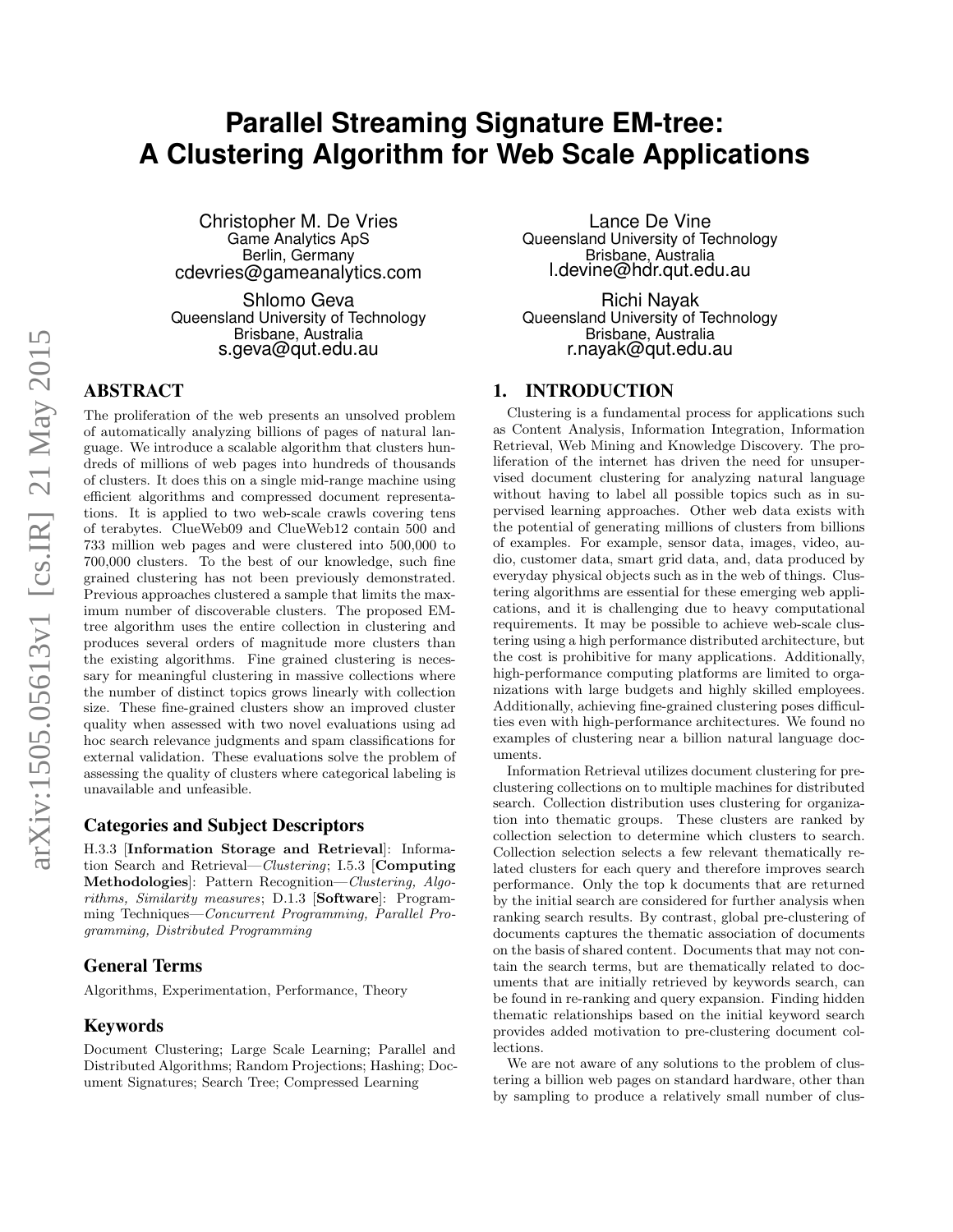ters. It is not possible to cluster a collection into numerous small clusters with only a small sample. Clustering algorithms require redundancy in the data, and a small number of documents in the sample means reduced redundancy; this does not allow for discovery of small clusters. The size of the final clusters produced by sampling is relatively large because of distribution of the entire collection over the learned clusters. For instance, Kulkarni and Callan [\[23\]](#page-10-0) have clustered a 0.1% sample of ClueWeb09 into 1,000 clusters and then mapped all 500 million documents onto these clusters, yielding an average cluster size of 500,000 documents. These large clusters work for collection distribution and selection, but we later demonstrate the advantage of finer grain clusters. Furthermore, coarse clusters are not useful for topical clustering of documents, where topic cluster size is expected to be several of orders of magnitude smaller. Fine grained clustering is not achievable through aggressive subsampling in web-scale collections.

This paper introduces the parallel streaming EM-tree algorithm for clustering web-scale collections on low-cost standard hardware. The quality of clustering solutions and processing efficiency depend on the representation of objects. Therefore, we present a useful data model using random projections [\[18\]](#page-10-1) for representation of the document collection as binary signatures. We apply the parallel streaming EM-tree clustering algorithm that is specialized for binary signatures to segment the collection into fine grained clusters. The proposed method is evaluated with the web scale collections,  $\text{ClueWeb09}^1$  $\text{ClueWeb09}^1$  and  $\text{ClueWeb12}^2$  $\text{ClueWeb12}^2$  $\text{ClueWeb12}^2$ , containing 500 and 733 million English language documents respectively.

Document clusters are often evaluated by comparison to a ground truth set of categories for documents. No topical labels are available for ClueWeb, and it is nigh impossible to generate the labels for a large scale web crawl for millions of categories. We present two novel methods for external cluster validation: (1) ad hoc relevance; and (2) spam classification. We used relevance judgements from the TREC Web Track in 2010, 2011, 2012 and 2013 [\[7,](#page-10-2) [8,](#page-10-3) [9,](#page-10-4) [31\]](#page-10-5) and spam classifications created by Cormack et. al. [\[11\]](#page-10-6) for the evaluation of document clustering.

Extensive analysis reveals that the clusterings with 500,000 to 700,000 clusters were found to improve the quality using this evaluation. We emphasize that there are no earlier reports in the open literature of document clustering of this magnitude, and there are no standard benchmark resources or comparative evaluation results.

This paper makes two novel contributions: (1) we introduce the novel parallel streaming signature EM-tree algorithm that can cluster documents at scales not previously reported; and (2) we solve the problem of cluster validation in web-scale collections where creating a ground truth set of categories is a near impossible task for human assessors.

Section [2](#page-1-2) discusses related research on web scale clustering. The generation of a document representation is discussed in Section [3.](#page-2-0) Section [5](#page-4-0) discusses the complexity of the proposed method and section [4](#page-2-1) introduces the EM-tree algorithm. The evaluation of cluster validity is presented in Section [6.](#page-5-0) The discussion of potential applications and conclusions are contained in Sections [7](#page-8-0) and [8.](#page-9-0)

#### <span id="page-1-2"></span>2. RELATED RESEARCH

Few clustering algorithms can scale to web collections on modest hardware platforms. They rely on supercomputing resources or imposed constraints such as: (1) using a small sample for clustering and then mapping the entire collection to these clusters; (2) by reducing the number of target clusters.

MapReduce has been used to implement clustering algorithms by Jin [\[21\]](#page-10-7) and Kumar [\[24\]](#page-10-8). The experiments created a small number of clusters using small data sets several gigabytes in size. Esteves and Rong [\[16\]](#page-10-9) investigated using the open source Mahout library implemented using MapReduce for the clustering of Wikipedia. The k-means algorithm took two days to cluster the 3.5 million Wikipedia articles into 20 clusters using ten compute nodes. In comparison, we increase both the number of documents and clusters by two to three orders of magnitude. We analyze the complexity of k-means and EM-tree in Section [5.](#page-4-0)

Broder et. al. [\[5\]](#page-10-10) describe an approach to scaling up kmeans by the use of inverted indexes. It reverses the process of assigning points to clusters and assign clusters to points. The authors also highlight the need for fine-grained clustering of high dimensional data such as web pages, users, and, advertisements. They indicate that k-means may take thousands of hours to converge when using parallel and distributed programming techniques such as MapReduce. While the authors show improvements to k-means, they only experiment with clustering millions of examples into thousands of clusters. We far exceed this scale.

Bahmani et. al. [\[2\]](#page-9-1) present a scalable parallel approach to the  $D^2$  seeding approach from k-means + [\[1\]](#page-9-2) called kmeans||. The experiments run k-means to complete convergence after initialization. It is often impractical to run the optimization to complete convergence. Typically, more than 95% of the optimization happens in the first few iterations, and further iterations offer very little improvement. We observed this with EM-tree in prior work [\[12\]](#page-10-11). The EMtree can be seeded with k-means||. However, for fine-grained clustering of ClueWeb using signatures we found no advantage to more computationally expensive initializations. It may be due to the smoothing properties of random projections, but analysis of this is beyond the scope of this paper. However, when such an approach does help, our approach is complementary to k-means||. We can leverage the advantages of both approaches by the use of the scalable initialization procedure and the scalable optimization of EM-tree. As with other approaches, the experiments were run on data sets orders of magnitude smaller and much lower dimensionality.

Zhang et. al. [\[36\]](#page-10-12) present the BIRCH algorithm that incrementally constructs a tree as data is streamed from disk. It is similar to the K-tree algorithm except that not all data points are kept in the tree [\[13\]](#page-10-13). The BIRCH algorithm performs updates along the insertion path like K-tree. When using signatures it has been reported to cause scalability problems because the signature bits are continually unpacked and repacked [\[12\]](#page-10-11). Furthermore, the EM-tree has immutable tree state at each iteration leading to scalable parallel implementations. We were unable to find any reference to BIRCH clustering near 1 billion documents.

We have only found a few other examples of clustering near a billion examples. These reports were on lower dimensional data sets of images, image patches, low dimen-

<span id="page-1-0"></span><sup>1</sup> <http://ktree.sf.net/emtree/clueweb09>

<span id="page-1-1"></span> $^{2}$ <http://ktree.sf.net/emtree/clueweb12>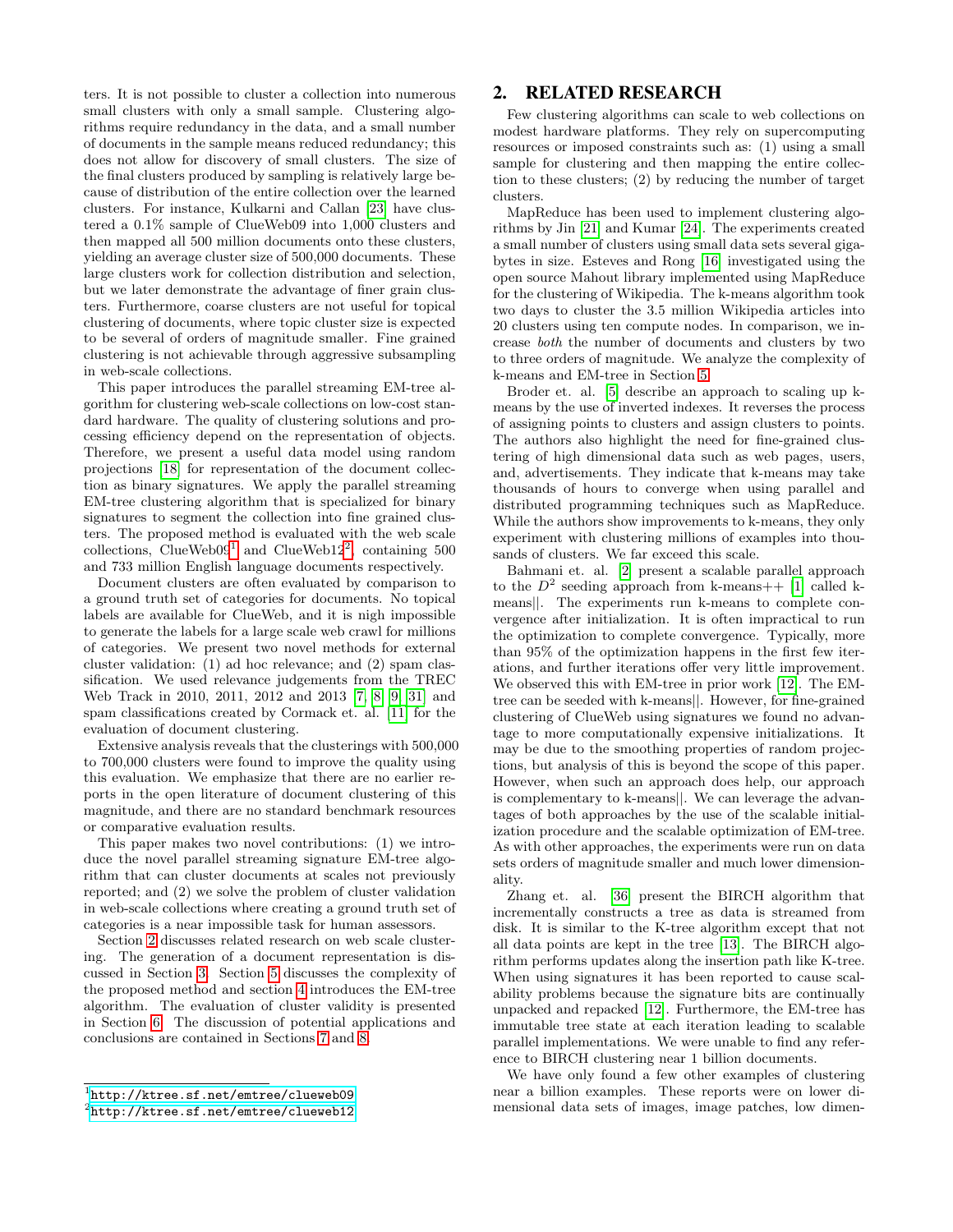sional generic point sets and weather patterns. Liu et. al. [\[27\]](#page-10-14) used 2000 CPUs, MapReduce and commodity hardware to cluster 1.5 billion images into 1 million clusters for near duplicate detection. Similarly to our approach, they used random projections and a tree structure. Wang et. al. [\[34\]](#page-10-15) also describe an approach to clustering images for duplicate detection using a 2000 core cluster for clustering 2 billion images. Bisgin and Dalfes [\[4\]](#page-10-16) used 16,000 CPUs and a top500 supercomputer to cluster weather data into 1000 clusters. Wu et. al. [\[35\]](#page-10-17) report on the speedup obtained when using GPUs instead of multicore CPUs, to cluster billions of low dimensional point sets of upto 8 dimensions. These approaches rely on high-performance computing resources that put it out of reach for most application developers. Additionally, we found no examples of clustering web-scale document collections into fine-grained clusters.

The ClueWeb collections are some of the largest document collections used for research. These web crawls have been used at TREC to evaluate ad hoc retrieval and other Web search tasks. While it is clear that retrieval systems can scale to these collections, there has been little investigation of clustering such large document collections.

# <span id="page-2-0"></span>3. DOCUMENT REPRESENTATION WITH SIGNATURES

The first task in clustering documents is the definition of a representation. We use a binary signature representation called  $TopSig^3$  $TopSig^3$  [\[18\]](#page-10-1). It offers a scalable approach to the construction of document signatures by applying random indexing [\[30\]](#page-10-18), or random projections [\[3\]](#page-9-3) and numeric quantization. Signatures derived in this manner have been shown to be competitive with state of the art retrieval models at early precision, and also to clustering approaches. The binary signature vectors faithfully preserve the mutual similarity relationships between documents in the original representation. The Johnson Lindenstrauss lemma [\[22\]](#page-10-19) states that if points in a high dimensional space are projected into a randomly chosen subspace then the distances between the points are approximately preserved. The lower dimensionality required is asymptotically logarithmic with respect to the original high dimensional space.

This signature generation is similar to that of SimHash [\[6\]](#page-10-20). However, we use a different term weighting scheme, use signatures more than an order of magnitude larger, and, much sparser random codes. SimHash has predominantly been applied to nearest duplicate detection where relatively short signatures are used to find the few nearest neighbors of a document. We refer the reader to [\[18\]](#page-10-1) for the specific details of the signature generation process.

We removed stop words, and stemmed words using the Porter algorithm. We use 4096-bit signatures because that choice was previously shown to be sufficient to produce the same quality clustering as the original real-valued representation of documents [\[18\]](#page-10-1). We derived the signatures used to represent the ClueWeb collections on a single 16 core machine. Our approach uses a fixed amount of memory while indexing and can process a collection without keeping the entire index in memory. Each document is indexed independently of all other documents leading to massive parallelization.

It is important to understand that the focus of this paper is efficient, scalable document clustering, not to compare different approaches of the generation of document signatures. There have been numerous approaches reported that fall under the general category of similarity preserving hashing [\[33\]](#page-10-21).

The use of signatures is advantageous for increased computational efficiency of document to document similarity. It has been shown to provide a one to two orders of magnitude increase in processing speed for document clustering over traditional sparse vector representations with sacrificing quality [\[18\]](#page-10-1). In prior research [\[18\]](#page-10-1), we used an algorithm similar to k-means designed especially for signatures. We specifically designed the proposed EM-tree algorithm for signatures. All documents and cluster representatives are binary signatures. Therefore, traditional vector space clustering approaches can not be applied to these signatures without expanding them into a larger representation such as integer or floating point vectors.

# <span id="page-2-1"></span>4. CLUSTERING WITH EM-TREE

The EM-tree algorithm can cluster vast collections into numerous fine-grained clusters. K-means is one of the earliest and most popular clustering algorithms due to its quick convergence and linear time complexity. However, it is not suitable for web scale collections that have a vast diversity of content resulting in an enormous number of topics as elaborated in the previous section. EM-tree solves this previously unaddressed issue.

#### 4.1 M-Way Nearest Neighbor Search Tree

A m-way nearest neighbor search tree is a recursive data structure that indexes a set of  $n$  binary signatures in  $d$  dimensions where,  $X = \{x_1, ..., x_n\}$ ,  $X \subset \{+1, -1\}^d$  and  $|X| = n$ . Each node contains a list of records that are (key, value) pairs. The keys are binary signatures that are cluster representatives of the associated subtree. Each iteration of the optimization updates the keys. The record values are the nodes associated with the keys that are one level deeper. The data structure also generalizes to all vector space representations in  $\mathbb{R}^d$ . However, in the case of the EM-tree, we have specialized the data structure for binary signatures. It is not a traditional vector space clustering algorithm.

Applying the k-means clustering algorithm recursively is known as Tree-Structured Vector Quantization (TSVQ) [\[17\]](#page-10-22), repeated k-means, or for clusters of size two, bisecting kmeans. It generates a m-way tree in  $\mathbb{R}^d$ .

#### 4.2 The EM-tree Algorithm

The EM-tree algorithm iteratively optimizes a randomly initialized m-way tree until convergence. In contrast, the repeated k-means algorithm initially creates k clusters using k-means [\[17\]](#page-10-22). It recursively clusters each partition in a layer wise fashion until reaching a desired tree depth or node size.

The EM-tree builds a cluster tree in a different manner [\[12\]](#page-10-11). The collection is initially partitioned by selecting a random set of data points as cluster prototypes. Unlike repeated k-means, clustering is not applied at this point. Instead, the data points are recursively distributed to random partitions until a desirable tree depth is reached. At this point, the initial tree is complete. Now cluster means are updated in a bottom-up fashion. The entire process of tree

<span id="page-2-2"></span> $^3$ <http://topsig.googlecode.com>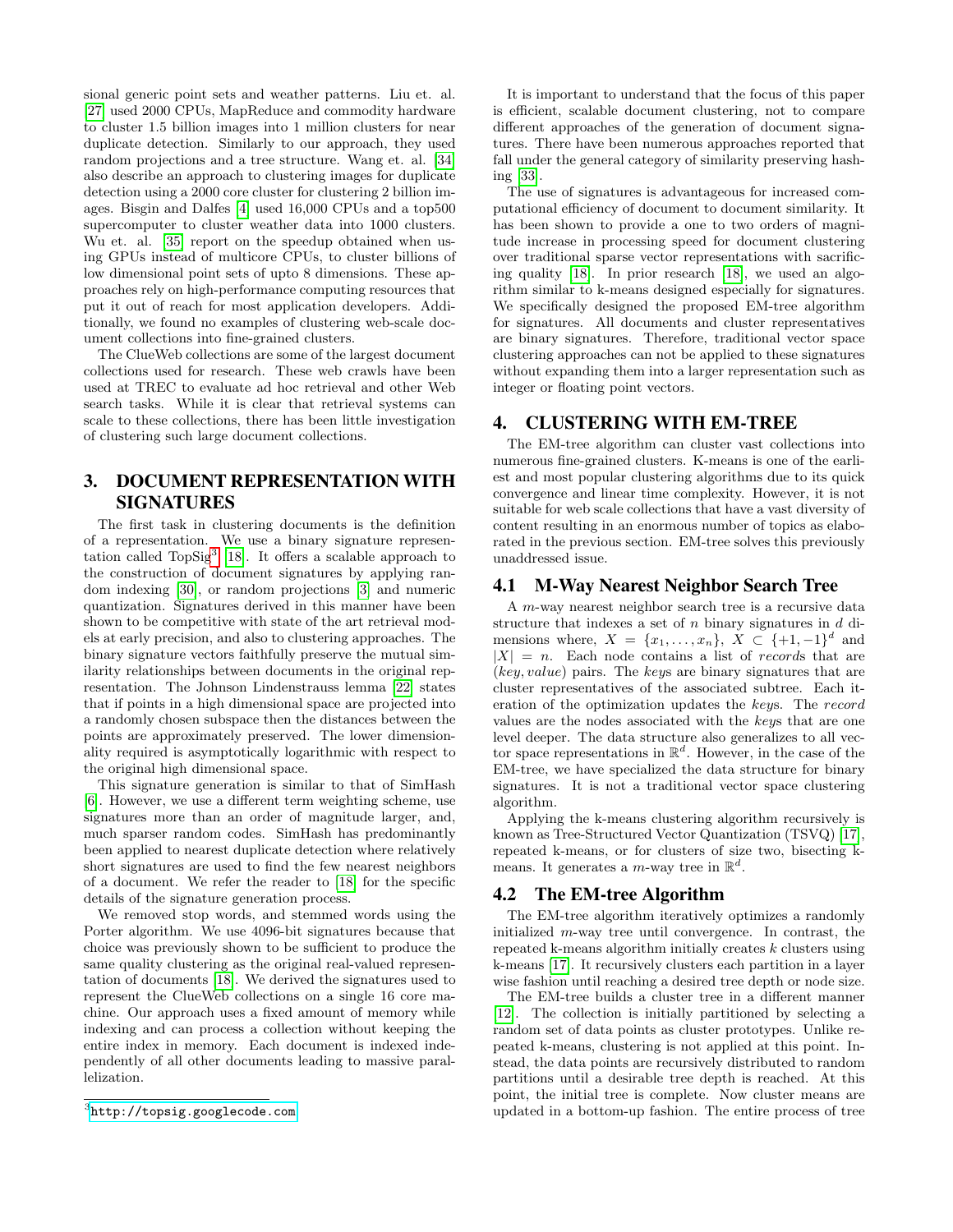insertion and tree update forms an iteration of the optimization and has been proven to converge [\[12\]](#page-10-11). The entire tree is recomputed with each insert update cycle. It is different from repeated k-means in which the optimization process is run to completion at each node before proceeding deeper into the tree. The EM-tree algorithm includes an additional pruning step in for removing empty branches of the tree. The EM-tree is not a standard vector space clustering algorithm in this context. It works directly with binary vectors where all documents and cluster prototypes are binary vectors.

The EM-tree algorithm can optimize any  $m$ -way tree such as a tree produced by a low-cost algorithm with poor cluster quality. The algorithm can be applied to any subtree in a  $m$ -way tree. In a setting where a changing data set is being clustered, branches of the tree affected by insertions and deletions can be restructured to the data independently of the rest of the tree.

By a process of insertion (Expectation), update (Maximization), and pruning, the m-way tree model adapts to the underlying data as the clusters converge as seen in Figure [1.](#page-3-0)

The procedure seed initializes the EM-tree algorithm where  $m$  is the tree order,  $X$  is the set of data points to cluster and depth is the tree depth. It produces a height-balanced tree where all leaves are at the same depth. The INSERT procedure inserts a set of vectors into a m-way tree. Points are inserted by following the nearest neighbor search path, where at each node in the tree, the branch with the nearest key is followed.

The UPDATE procedure updates the means in the tree according to the current assignment of data points in the leaves. Since we work with binary vectors, the bits in each signature assigned to a given leaf node are unpacked and accumulated into an integer vector. This vector is then used in two different ways. It is quantized to a binary vector to form a new cluster mean for a given leaf node, and it is also propagated up the tree so that new cluster centroids higher in the tree can be computed. The updating of cluster centroids is performed for all levels of the tree.

The PRUNE procedure removes any branches with no associated data points. It is completed bottom up where leaf nodes are removed first. The empty branches are removed once UPDATE and INSERT have completed. It allows the tree structure to adapt to the data.

The optimization error of EM-tree is robust with respect to different initializations when producing fine-grained clusters of ClueWeb. A tree with random initialization and subsequent optimization was found to minimize the objective function on par with more computationally expensive approaches. A 10% sample is used to seed the tree because it is large enough to produce meaningful centroid representations for a large number of clusters. This initial seeding only consumes a small percentage of the compute time. Additionally, approximation guarantees can be achieved by initializing with the  $D^2$  approach as in k-means++ [\[1\]](#page-9-2) but analysis of this is beyond the scope of this paper.

In summary, the EMTREE procedure initializes and iteratively optimizes an EM-tree of order m that is depth levels deep.

#### 4.3 Streaming EM-tree

One of the key constraints in scaling clustering algorithms to large data sets is the availability of computer memory.



12 return root

#### <span id="page-3-0"></span>Figure 1: EM-tree



<span id="page-3-1"></span>Figure 2: Streaming EM-tree Iteration

One way to approach this problem is to adopt a streaming paradigm in which the data points are streamed sequentially, and only a small portion of them are ever kept in memory at one time. The approach used in the streaming EM-tree is only to keep internal nodes in memory. The data points are collected in accumulators associated with each leaf node. The data points inserted are, therefore, added into the accumulators but are then discarded.

At each iteration of the optimization, all signatures are read from disk and inserted into the tree as seen in Figure [2.](#page-3-1) Bits are unpacked from the signature and added into the accumulators. A count is kept of the number of points added into the accumulator. When all inserts have been performed, the values of the accumulators in the leaf nodes are propagated up the tree and new centroids are calculated in the UPDATE step. The centroids, which are now vectors of integers, are quantized to produce new bit signatures. The prune step is then performed.

Large datasets can be clustered on a single machine with limited memory. The algorithm is compute bound on typical hardware architectures the data is streamed from disk.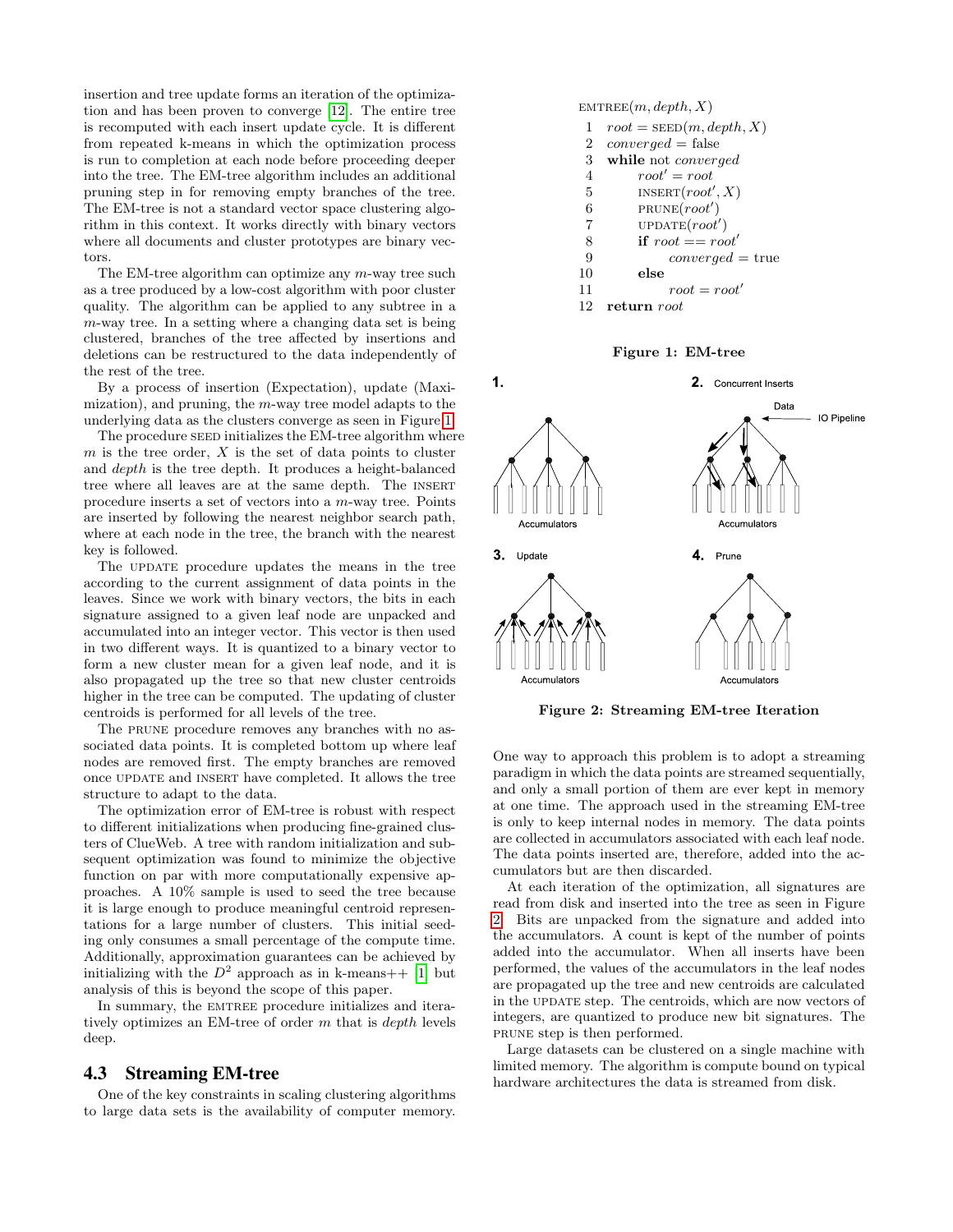#### 4.4 Parallelizing EM-tree

The EM-tree algorithm is particularly amenable to large scale parallel and distributed implementations due to the nature of the optimization process. The key property that ensures scalability is that the entire tree is immutable at each iteration, and the data points can be concurrently inserted according to the nearest neighbor search path.

The EM-tree algorithm has been parallelized using threads via the use of loop parallelization and producer-consumer pipelines. The accumulators in the leaf nodes are locked when updated, although the chance of multiple threads attempting to update the same accumulator at the same time is small due to the typically very large number of leaf nodes. This property ensures that EM-tree scales almost linearly with regards to the number of threads. For thread implementation, we use Intel's Threading Building Blocks (TBB).

A parallel threaded implementation can be executed on a single machine in which case the entire tree structure with accumulators is shared between threads. The bottleneck for the streaming EM-tree is the insertion step, primarily because of nearest neighbor calculations and bit unpacking of accumulators. The UPDATE and PRUNE steps require much less computation.

Figure [3](#page-4-1) contains the results of an experiment to test how EM-tree scales with the number of threads used. We tested EM-tree on a machine with 16 CPU cores. The speedup is measured relative to the execution in a single thread on the same hardware. The CPUs support two hyper-threads per core, and we have stepped through the number of threads in the program from 1 up to 34. The top curve in Figure [3](#page-4-1) shows the speedup that could be obtained if speedup exactly followed the number of threads. It is not achievable in practice when using hyper-threads. The bottom curve shows the actual execution speedup as the number of threads is increased. The middle curve depicts the number of cores used – when there are fewer threads than cores the threads are mapped to idle cores. After that point, all CPU cores are utilized, and threads are mapped to busy cores using their second hyper thread. In summary, on a machine with 16 cores we were able to achieve a 16 fold speedup through conventional multi-threading. In this experiment, we used a 10 million document sample from the ClueWeb09 collection. It is large enough to eliminate any caching effects and small enough that the single threaded experiment does not take weeks to run.

#### 4.5 Software

EM-tree and Streaming EM-tree have been implemented by the authors as part of the open source LMW-tree C++ software package<sup>[4](#page-4-2)</sup>. The software has been built on Linux, Mac OS and Windows. The clusters and tree structure have been made available online<sup>[5](#page-4-3)</sup>. It is important to have these openly available since any alternative solution can be compared.

# <span id="page-4-0"></span>5. COMPLEXITY ANALYSIS

The time complexity of the k-means algorithm is linear with respect to all its inputs,  $O(nki)$  [\[5\]](#page-10-10). Where *n* is the number of non-zero entries in the document-term matrix,



<span id="page-4-1"></span>Figure 3: Scaling EM-tree to 16 CPU cores

 $k$  is the number of clusters, and,  $i$  is the number of iterations. The number of iterations,  $i$ , is limited to some small fixed amount of iterations as k-means converges quickly in practice. Fine grained clustering pushes  $k$  much closer to  $n$ . As  $k \to n$ , the complexity of k-means approaches  $O(n^2i)$ . It makes k-means impractical for fine-grained clustering of web-scale collections containing billions of examples. Algorithms using height balanced trees such as EM-tree, Ktree [\[13\]](#page-10-13) and BIRCH [\[36\]](#page-10-12) alleviate this problem by reducing the time complexity associated with the number of clusters to  $O(\log(k))$ . The complexity of EM-tree approaches  $O(n \log(n)i)$  as  $k \to n$  for fine-grained clustering.

Three nontrivial computer architecture considerations contribute to the efficiency of our approach. We process 64 dimensions of the binary signatures at a time in a single CPU operation. While it is a constant speedup, it is certainly not negligible. Our approach only uses integer operations that are faster and have higher throughput in instructions per cycle on modern processors than floating point operations used for k-means clustering. Furthermore, due to the extremely concise representation of our model as binary signatures, we observe more cache hits. Cache misses are extremely costly on modern processors with main memory accesses taking more than 100 cycles. When using traditional sparse representations, the cluster means in the root of the tree contain many millions of terms, quickly exceeding processor cache size. With signatures a cluster means always consumes 4096 bits.

By the use of efficient representations and algorithms we turn the problem of fine grained clustering of the entire web into a tractable problem.

<span id="page-4-2"></span><sup>4</sup> <http://github.com/cmdevries/LMW-tree>

<span id="page-4-3"></span><sup>5</sup> [http://sf.net/projects/ktree/files/clueweb\\_](http://sf.net/projects/ktree/files/clueweb_clusters/) [clusters/](http://sf.net/projects/ktree/files/clueweb_clusters/)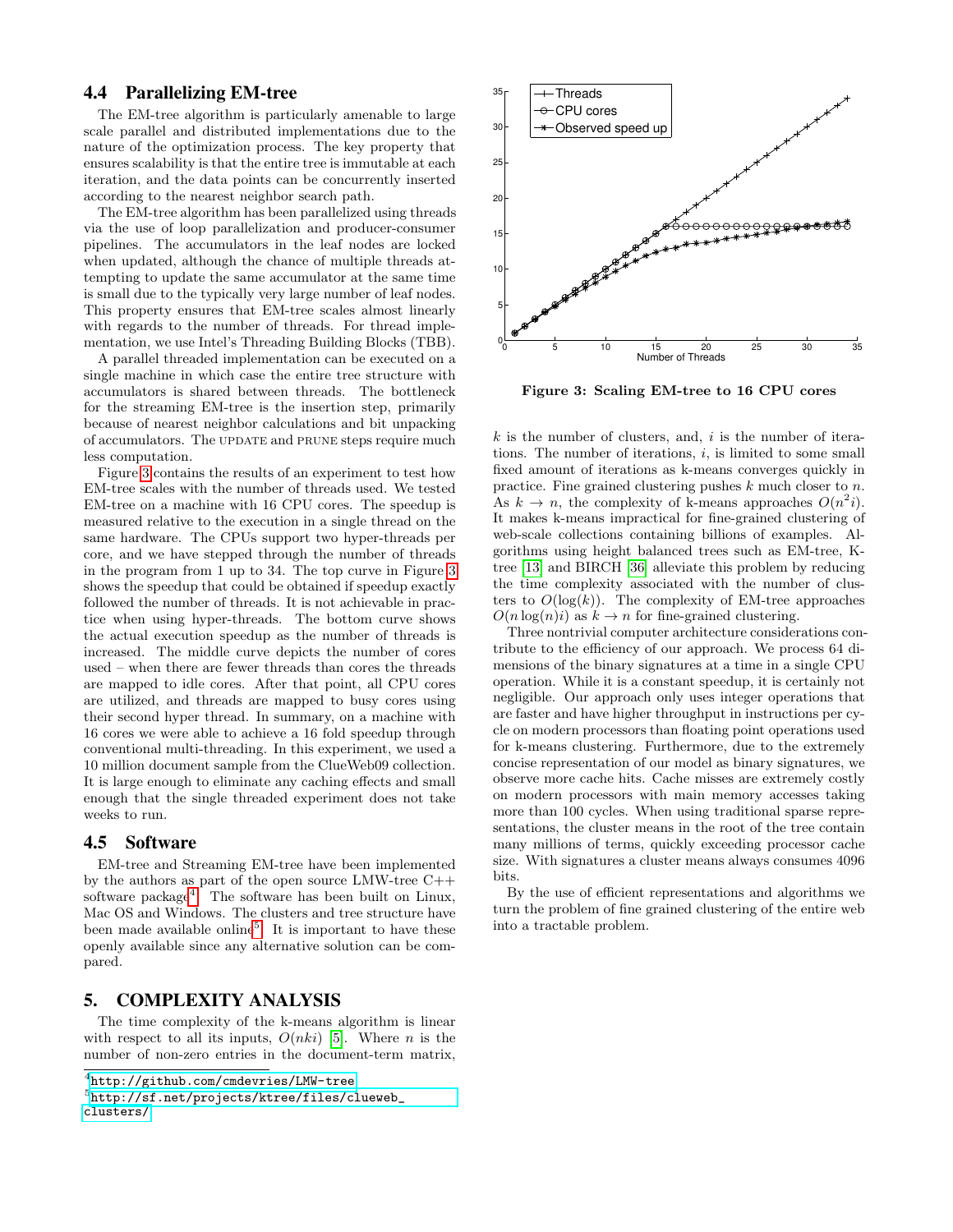# <span id="page-5-0"></span>6. EMPIRICAL ANALYSIS

We ran the experiments on a dual-socket Xeon E5-2665 based system. Each CPU package has 8×2.4 GHz CPU cores connected in a ring topology, for a total of 16 CPU cores. The program used 64GB of memory to store the tree in memory where the data set is 240GB to 350GB on disk. We streamed the data points from a 7200rpm 3TB SATA disk providing 150MB per second of sequential read performance, although this much bandwidth was not needed. A mid-range machine like this can be purchased for around 5,000 USD.

The ClueWeb 09 and 12 collections took approximately two and three days to index and resulted in 240GB and 350GB signatures indexes. It is a concise representation of the collections that measure in tens of terabytes when uncompressed. The EM-tree processes these document signatures to produce document clusters. Clustering the ClueWeb 09 and 12 signatures took approximately 15 and 20 hours. Both ran for five iterations and produced 700,000 and 600,000 clusters respectively.

Most of the literature on cluster evaluation focuses on evaluating document clusters by comparison to the ground truth set of categories for documents. It poses problems when evaluating large-scale collections containing millions to billions of documents. Human assessors are required to label the entire collection into many thousands of potential topics. Even if a small percentage of the collection is labeled, how does an assessor choose between many thousands of potential topics in a general purpose document collection such as the World Wide Web? The experience of labeling large test collections such as RCV1 [\[26\]](#page-10-23) demonstrate that categorizing a general purpose document collection such as the web is a daunting task for humans. RCV1 contains 800,000 short newswire articles with hundreds of categories. Even though this collection is many orders of magnitude simpler than the web, assessors still struggled with categorization.

There are no topical human generated labels available for ClueWeb. Therefore, we propose novel uses of external sources of information as proxies for cluster validation: (1) ad hoc relevance; and (2) spam classification. The information retrieval evaluation community has already dealt with the problem of assessor load in ad hoc relevance evaluation via the use of pooling [\[32\]](#page-10-24). Pooling reduces assessor load and topics evaluated are specific and well defined. The issue of assessor load is alleviated by using ad hoc relevance to assess document clustering, instead of category labels for every document in a collection.

We also present another alternative evaluation based upon spam classification produced in earlier research by Cormack et. al. [\[11\]](#page-10-6). The goal in this case is to place documents with the same spam score into the same cluster. It measures how consistent the clustering is with respect to the external measure of spam learned from 4 different spam classifications. We of course conjecture that there is some underlying topical vocabulary that spammy documents use. Clustering, grouping documents on the basis of shared vocabulary, should show a correlation with spam detection scores – which are, of course, independently derived.

Before we present results of these two cluster validation experiments, we present some qualitative evaluation by inspection of partial documents content in the final trees in Tables [1,](#page-6-0) [2](#page-6-1) and [3.](#page-7-0)

#### <span id="page-5-1"></span>6.1 Ad Hoc Relevance Based Evaluation

The use of ad hoc relevance judgments for evaluation of document clusters is motivated by the cluster hypothesis [\[20\]](#page-10-25). It states that relevant documents tend to be more similar to each other than non-relevant documents for a given query. The cluster hypothesis connects ad hoc information retrieval and document clustering. Documents in the same cluster behave similarly with respect to the same information need [\[28,](#page-10-26) [29,](#page-10-27) [15\]](#page-10-28). It is due to the clustering algorithm grouping documents with similar vocabularies together. There may also be some higher order correlation due to effects caused by the distributional hypothesis [\[19\]](#page-10-29) and limitation of the analysis to the size of the document.

#### *6.1.1 Oracle Collection Selection*

We have evaluated document clustering solutions by creating plots for the optimal ordering of clusters for ad hoc queries. This ordering is created by an oracle collection selection ranking that has full knowledge of relevant documents. Clusters are ordered by the number of relevant documents they contain. Cumulative recall is calculated by traversing the cluster ranking in descending order. Then the percentage of recall and documents visited is averaged across all queries. It represents the optimal ordering of the given clusters for a given query and represents an upper bound on recall ranking performance for the given set of clusters. Relevant documents group together in clusters when the cluster hypothesis holds. Additionally, this grouping is better than expected from randomly distributing documents into clusters of the same size. In summary, we assign to any clustering solution the performance of the oracle in collection selection. The better the clustering solution, the better the oracle performs in collection selection. Fewer clusters have to be searched to recall relevant documents.

There are no baselines available for clustering the ClueWeb collections into the order of a million clusters. Therefore, we compare our clustering solutions against a random partitioning baseline. A common problem when comparing different clustering solutions is that, by nature, different clustering solutions are produced by different methods. It can introduce structural bias to the evaluation. Unequal cluster sizes can lead to different performance measurements. In order to compare any given clustering solution against an equivalent random partitioning, we impose the same cluster structure on the random solution. We assign documents randomly to the same cluster structure obtained from clustering. In this manner, there is no structural bias to either solution, random or derived through clustering [\[14\]](#page-10-30). It eliminates advantages of ineffective clustering solutions. For example, if almost all documents are placed in a single cluster except for one document being placed in every other cluster, then the large cluster will almost always contain all the relevant documents to any query. An evaluation that tests to see if collection selection discovers the correct cluster to search concludes that the dysfunctional solution is indeed the best – it almost always finds the right cluster. On the other hand, if the same ineffective solution is compared to a random baseline having the same dysfunctional structure then the clustering solution it is found to offer no improvement.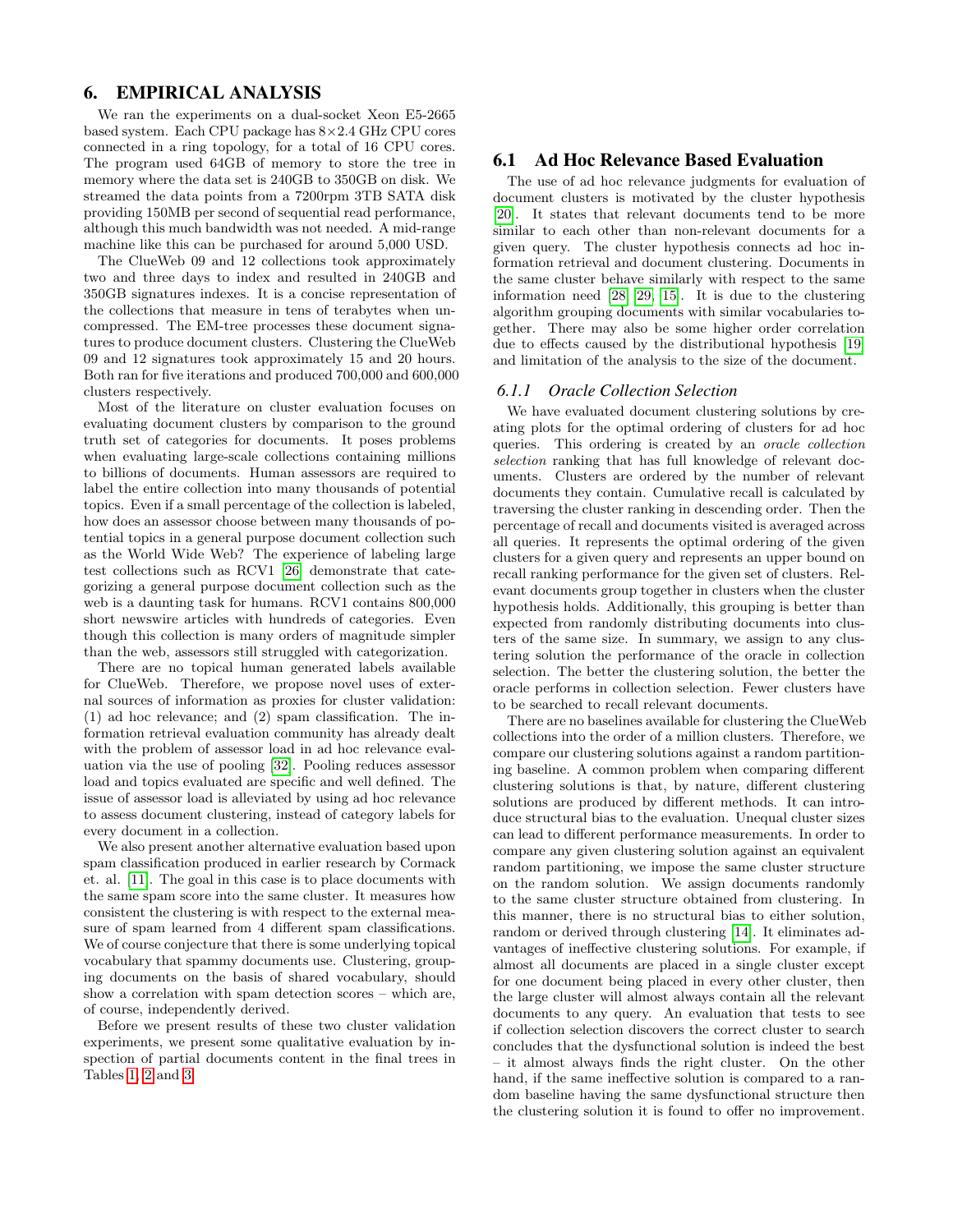| Weight Loss<br>9f08ef2b0<br>220 documents                                                 | Investment<br>9f06c7770<br>1169 documents                                                                  | Language<br>9f0476410<br>106 documents                                                                          | <b>Politics</b><br>9f0a77b10<br>1213 documents                                                       | SciFi and Fantasy<br>9f0b871e0<br>198 documents                                                                         |
|-------------------------------------------------------------------------------------------|------------------------------------------------------------------------------------------------------------|-----------------------------------------------------------------------------------------------------------------|------------------------------------------------------------------------------------------------------|-------------------------------------------------------------------------------------------------------------------------|
| $383 \text{ bits} - \text{find a meetup}$<br>group near you weight<br>loss meetups pelham | $463 \text{ bits} - \text{find a meetup}$<br>group real estate buy-<br>ing investing meetups<br>alexandria | $386$ bits – find a meetup<br>group linguistics mee-<br>tups aurora                                             | $637 \text{ bits} - \text{find a meetup}$<br>group democratic under-<br>ground meetups port-<br>land | $667$ bits – find a meetup<br>group star trek meetups<br>long beach                                                     |
| $417 \text{ bits} - \text{find a meetup}$<br>group weight loss mee-<br>tups englewood     | $587$ bits – find a meetup<br>group real estate buying<br>investing meetups de-<br>catur                   | $630 \text{ bits} - \text{find a meetup}$<br>near you lan-<br>group<br>lovers<br>guage<br>meetups<br>naperville | $851$ bits – find a meetup<br>group democratic under-<br>ground meetups worces-<br>ter               | $706 \text{ bits} - \text{find a meetup}$<br>group star trek meetups<br>allendale                                       |
| $474 \text{ bits} - \text{find a meetup}$<br>group fitness meetups<br>staten island       | $801$ bits – find a meetup<br>group investing meetups<br>lake jackson                                      | $941$ bits – find a meetup<br>group near you scandi-<br>navian languages mee-<br>tups skokie                    | $1097$ bits $-$ find a<br>meetup group near you<br>dennis kucinich meetups<br>lakewood               | 1009<br><b>bits</b><br>find a<br>$\overline{\phantom{a}}$<br>meetup group near you<br>comic books<br>meetups<br>reading |
| $550$ bits – find a meetup<br>group fitness meetups<br>new rochelle                       | $998$ bits – find a meetup<br>group near you real<br>estate buying investing<br>meetups souls by ville     | $1252$ bits $-$ find a<br>meetup group near you<br>hungarian<br>language<br>meetups libertyville                | $1671$ bits $-$ harford<br>county democrats                                                          | bits<br>1157<br>$\overline{\phantom{a}}$<br>find a<br>buffy<br>meetup<br>group<br>meetups london                        |
| $580 \text{ bits} - \text{find a meetup}$<br>group weight loss mee-<br>tups clinton       | $bits - westfield$<br>1752<br>and<br>mergers<br>group<br>acquisitions alacrastore-<br>com                  | $1844$ bits - algebra 1<br>terms and practice prob-<br>$lems$ chapter 1 lesson 1<br>flash cards quizlet         | $1911$ bits – welsh statu-<br>tory instruments 2005                                                  | $1804 \text{ bits} - \text{fleet registra}$<br>tion station archive star<br>trek online forums                          |

<http://ktree.sourceforge.net/emtree/clueweb09/9f033ca50.html>

<span id="page-6-0"></span>

| Hepatitis<br>Treating HIV<br><b>HIV</b> Vaccine<br>a5b5f0820<br>a5b62af80<br>a5ae2f420<br>774 documents<br>165 documents<br>752 documents | Disease Research<br>a5b48c900<br>288 documents | Bacteria<br>a5b88ca20<br>126 documents |
|-------------------------------------------------------------------------------------------------------------------------------------------|------------------------------------------------|----------------------------------------|
|-------------------------------------------------------------------------------------------------------------------------------------------|------------------------------------------------|----------------------------------------|

<http://ktree.sourceforge.net/emtree/clueweb09/a5acc38a0.html>

<span id="page-6-1"></span>

| Table 2: ClueWeb09 – Sample From Diseases Clusters |  |  |  |  |
|----------------------------------------------------|--|--|--|--|
|----------------------------------------------------|--|--|--|--|

The performance of different clustering solutions is normalized against the performance of a random baseline solution having an identical clustering structure.

#### *6.1.2 ClueWeb Results*

For the ClueWeb09 collection, we have evaluated three different clustering solutions. The first approach is by Kulkarni and Callan [\[23\]](#page-10-0) using KL-divergence and k-means and the other two by the EM-tree algorithm. First we describe the approaches, and then compare their quality.

Kulkarni and Callan describe an experiment with ClueWeb09 where a 500,000 document sample of the ClueWeb09 collection was clustered using k-means with a KL-divergence similarity measure to produce 1000 clusters. It maps the 500 million documents onto these clusters. We have chosen this analysis for a direct comparison with EM-tree, even though it does not represent fine-grained clustering. However, it allows us to perform a side by side comparison with a published baseline. We processed the entire ClueWeb with an EM-tree containing two levels of tree nodes of order  $m = 1000$ . The first level contained 1000 clusters and the second 691,708 clusters due to pruning. The first level of the EM-tree and the method of Kulkarni and Callan using k-means both produced 1000 clusters. Therefore, these clustering solutions are directly comparable. We also compare solution quality of fine grained clusters, using the second

level of the EM-tree. We demonstrate that using many more fine-grained clusters can produce higher quality clusters with respect to ad hoc relevance. Furthermore, the EM-tree can produce higher quality clusters with respect to spam, even at 1000 clusters. Direct comparison KL-divergence k-means approach is not possible for 691,708 clusters. It does not scale to produce this many clusters.

We generate cumulative recall plots for the three methods using the oracle collection selection approach. Each of the 3 approaches appear in separate plots in Figures [4,](#page-8-1) [5,](#page-8-2) and [6.](#page-8-3) We place most relevant documents first using the oracle ranking process. We visit clusters in descending order of recall. The average percentage of total documents in the collection contained in the first  $n$  clusters is display along the x-axis. The y-axis is the average percentage of recall included in the first n clusters when averaged over all topics. Visiting a cluster produces a mark on the curve. So, after seeing 2 marks, 2 clusters have been visited in the order specified by the oracle ranking.

Each clustering has a unique random baseline created where the cluster size distribution matches that of each clustering solution. In all cases, there is a difference between the random baseline and the clustering solution. Useful learning has occurred. The baseline normalization removes any effect of random chance or ineffective cluster size distributions. Therefore, all three clustering solutions support the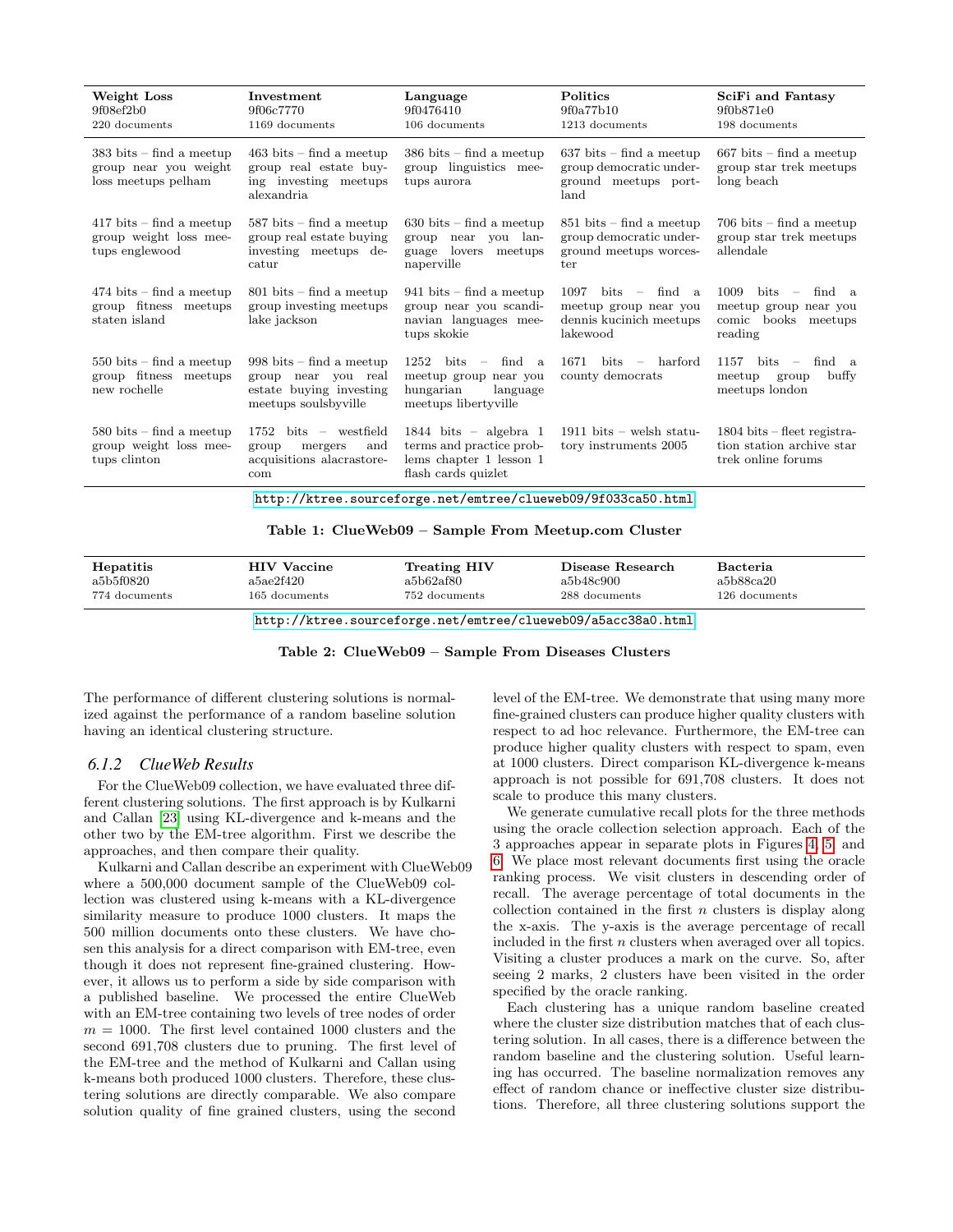| Logistics Software | Video Surveillance | <b>Computer Security</b> | Wireless      | Enterprise Software |
|--------------------|--------------------|--------------------------|---------------|---------------------|
| a7aded0e0          | a7b3b8f60          | a7b145970                | a7b5417c0     | a7b361450           |
| 213 documents      | 818 documents      | 2007 documents           | 326 documents | 415 documents       |

<span id="page-7-0"></span><http://ktree.sourceforge.net/emtree/clueweb09/a7aa623c0.html>

#### Table 3: ClueWeb09 – Sample From Information Technology Cluster

cluster hypothesis that relevant documents tend to cluster together.

In comparison to the 1000 clusters produced by the first level of EM-tree in Figure [5,](#page-8-2) the KL-divergence k-means approach in Figure [4](#page-8-1) clearly groups relevant documents better. It achieves total recall after 2.81% of the collection is visited, whereas the EM-tree approach does not achieve this until 4.19%. Figure [7](#page-8-4) highlights difference between the two approaches. All three approaches are plotted on one graph without their baselines. We note that this is not a surprising result – k-means is superior to EM-tree in terms of quantization distortion rates. However, this is a trade off as it is also much more computationally intensive. If a particular application requires 1000 clusters then, the KL-divergence with k-means approach is clearly better at grouping relevant documents together. A 500,000 document sample provides adequate statistics for learning 1000 clusters. However, suppose that fine granularity clustering is sought after and applying k-means recursive clustering to the entire collection is necessary. We clustered 500,000 documents into 1000 clusters using a sparse vector approach using k-means, and it took approximately ten hours using a very fast implementation. If each of these 1000 clusters are clustered into another 1000 clusters using the recursive k-means approach, then each subset requires another 500,000 document sample to learn another 1000 subclusters. As there are 1000 partitions, taking ten hours per partition, it would take another 10,000 hours to produce a similar number of clusters as EM-tree, making this k-means based approach infeasible.

EM-tree can produce many more clusters in the second level that group relevant documents much more tightly. In Figures [7](#page-8-4) and [8,](#page-8-5) the second level of EM-tree reaches total recall after 0.06% of the collection has been visited. Because these clusters still group relevant documents together, and support the cluster hypothesis, we also conclude they are highly topical. Relevant documents for a given query are related to the same topic because they satisfy the same information need. Many applications can benefit from identifying small clusters of highly topical documents. This is discussed further in Section [7.](#page-8-0)

The random baseline for the second level of EM-tree looks surprisingly effective. It achieves total recall after only visiting 0.22% of the collection. It is not unexpected because this baseline is close to the worst case possible, where each relevant document for a given query appears in a separate cluster. There are on average 80 relevant documents per query for the 148 queries. So the oracle returns an average of 80 clusters per query to achieve 100% recall. Indeed, the first cluster in the random baseline contains 4.3% or 3.44 relevant documents on average. It decreases to below the average of one document per cluster by the 15th cluster. Some clusters still contain more than one relevant document on average because the cluster size distribution in the random baseline matches that of clustering. Large clusters can receive more relevant documents due to their size.

In contrast, the first EM-tree cluster in the second level contains 25% or 20 relevant documents on average. Additionally, the first EM-tree cluster contains 450 documents on average, whereas the first random baseline cluster contains 30,000 documents on average. We calculate precision by dividing the number of relevant documents by the number of documents in the cluster. The first EM-tree cluster has a precision of  $4.44\%$  on average, whereas the first random baseline cluster has a precision of 0.011% on average. It is some 400 times worse.

Furthermore, clusters in the random baseline contain a mixture of relevant documents with mostly random off topic documents. It makes it much harder for a non-oracle ranker to find them using vocabulary statistics. There are on average 3.4 documents mixed with 30,000 random other off-topic documents in the first cluster in the random baseline.

The plots of EM-tree level 1 and 2 in Figures [5](#page-8-2) and [6](#page-8-3) look very similar when the x-axis scale is ignored. It indicates that the same relationships between the random baseline and the clustering exist in both levels of the EM-tree. While the same relationships exist, the 2nd level contains 691 times more clusters. The cluster hypothesis holds in the same way, even though the size of the clusters is reduced by almost three orders of magnitude. It verifies that there is no significant loss of fidelity in fine granularity clustering.

We conducted the same experiments on ClueWeb12. We were unable to compare the KL-divergence approach [\[23\]](#page-10-0) as clusters have not been made available for this recent collection. However, the same trends for the EM-tree emerge as shown in Figure [9.](#page-8-6) All the corresponding plots were highly similar but were left out for brevity. The relevance judgments from the 2013 TREC Web Track have much deeper pooling, increasing our confidence in the results.

#### 6.2 Spam Based Evaluation

We have performed another evaluation using external knowledge in the form of spam scores. These spam scores have been produced by an approach by Cormack et. al. [\[11\]](#page-10-6) using a supervised learning approach that combines training from 4 different labeled spam datasets. It quantizes the spam scores into 100 values. A score of 99 is the least spammy and 0 the most. For instance, a document score of 99 indicates that 99% of the collection is more spammy than the said document. These spam scores have shown to be useful for improving search quality in ad hoc retrieval [\[11\]](#page-10-6).

If a perfect document clustering exists with respect to spam, it places documents with the same spam score in the same cluster. We have evaluated clusters by taking the average spam score for documents in the cluster. Clusters are sorted and traversed by descending spam score. We then observe the percentage of the documents contained in the clusters visited so far. Again, we create a random baseline for each clustering solution. As expected, almost all clusters average out to a spam score of 50. We display the best possible oracle solution by ordering documents according to their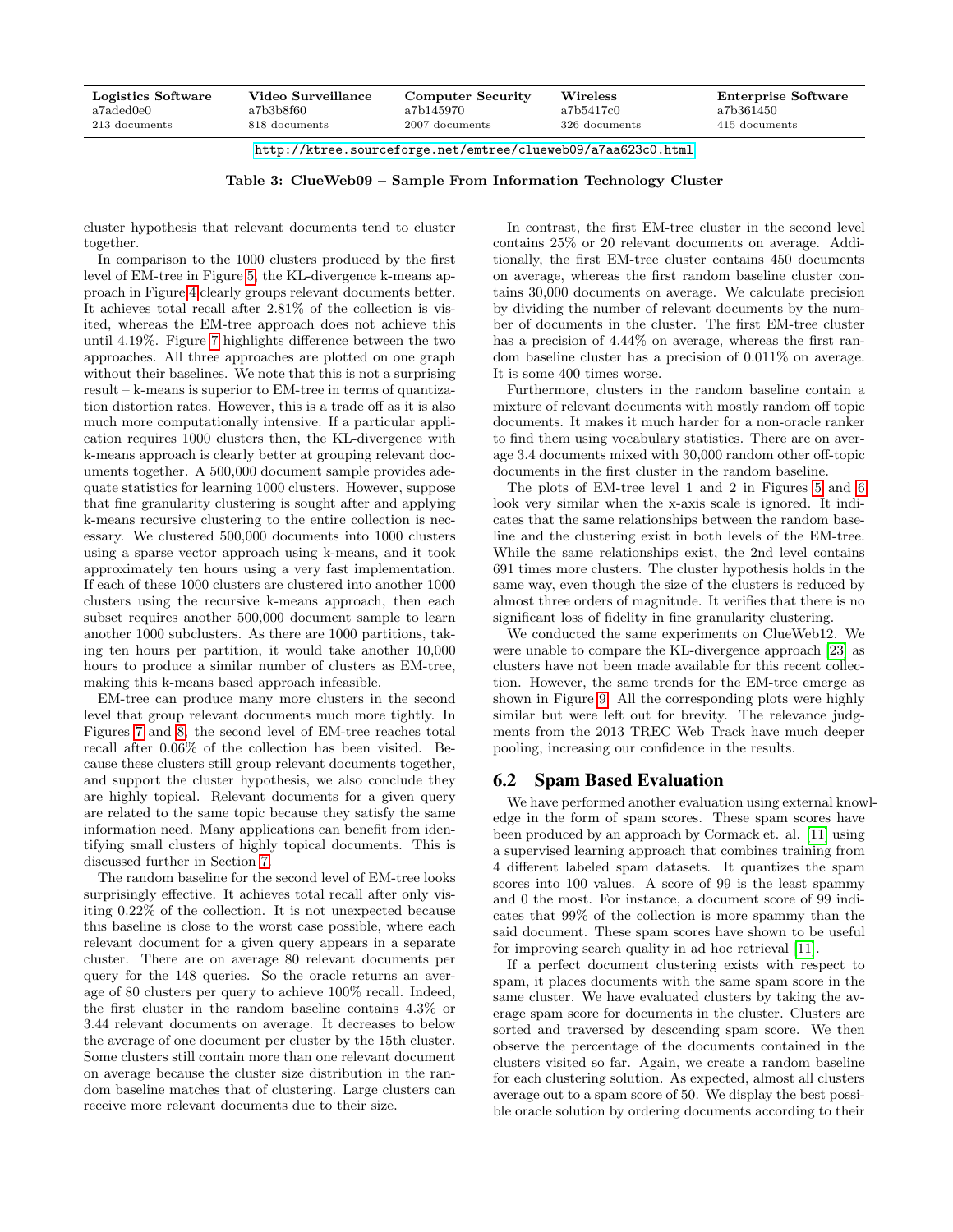

<span id="page-8-1"></span>Figure 4: ClueWeb09 – 1000 KL-Figure 5: ClueWeb09 – 1000 EM-Figure 6: ClueWeb09 – 691,708 EMdivergence k-means clusters tree level 1 clusters tree level 2 clusters



<span id="page-8-4"></span>Figure 7: ClueWeb09 – Comparing Figure 8: ClueWeb09 – Comparing Figure 9: ClueWeb12 – Comparing all approaches all approaches – Zoomed all approaches

spam score; i.e. all documents with a score of 99, then 98 and so on. It is a straight line where the first ranked cluster contains all documents with a spam score of 99, then those with a spam score of 98, and so forth. Therefore, the closer an actual clustering solution comes to this straight line from the top left to the bottom right, the better the clustering is with respect to the spam scores.

We evaluated the same clustering solutions as in Section [6.1.](#page-5-1) These are KL-divergence k-means [\[23\]](#page-10-0) and the two clusterings produced by level 1 and 2 of the EM-tree. For the ClueWeb09 collection, the results of this experiment can be seen in Figure [13.](#page-9-4) Each of the clusterings have been plotted separately with random baselines and optimal document ordering in Figures [10,](#page-9-5) [11](#page-9-6) and [12.](#page-9-7)

The signature-based approach with EM-tree better groups documents according to spam score than the KL-divergence k-means approach when producing 1000 clusters. It is the opposite result to using ad hoc relevance judgments where KL-divergence k-means was superior. The finer grained clustering in the 2nd level of EM-tree allows more pure clusters with respect to spam.

For ClueWeb12, we have only created the final plot comparing all approaches for brevity in Figure [14.](#page-9-8) We omitted the random baselines because they behave in exactly the same manner. The plots look very similar for ClueWeb12 and ClueWeb09.

### <span id="page-8-0"></span>7. APPLICATIONS

Recent results in computer vision demonstrate the usefulness of scalable algorithms for unsupervised feature learn<span id="page-8-6"></span><span id="page-8-5"></span><span id="page-8-3"></span><span id="page-8-2"></span>ing [\[25,](#page-10-31) [10\]](#page-10-32). The EM-tree algorithm using signatures could be advantageous in computer vision applications where the generation of many clusters from large amounts of data is desirable.

Near duplicate object detection is another application for large scale fine-grained clustering, particularly for eliminating near-duplicate web pages. In fact, we found many near duplicate pages in ClueWeb 2012.

Most existing cluster based re-ranking and query expansion approaches use fine-grained clusters of the top k results returned by a search engine. It limits the analysis to documents returned by the search engine, and usually it is based solely on the keywords in the query. With finegrained clusters of web-scale collections made available by the EM-tree algorithm, re-ranking and query expansion of documents that do not contain the keywords becomes a possibility. Common cluster membership associates documents based on other keywords that appear in relevant documents. Such documents do not necessarily contain the query keywords. Another area of information retrieval, collection selection, is apt for the application of our approach. Kulkarni and Callan [\[23\]](#page-10-0) have demonstrated the effectiveness of selective search using collection selection and 1000 clusters of ClueWeb09. It only visits the first few clusters per query. Our results indicate that relevant results cluster in the same way, even when there are almost three orders of magnitude more clusters.

The clustering solutions produced by EM-tree may be useful for scaling classification applications. Nearby points contained in a few fine-grained clusters can be used to build a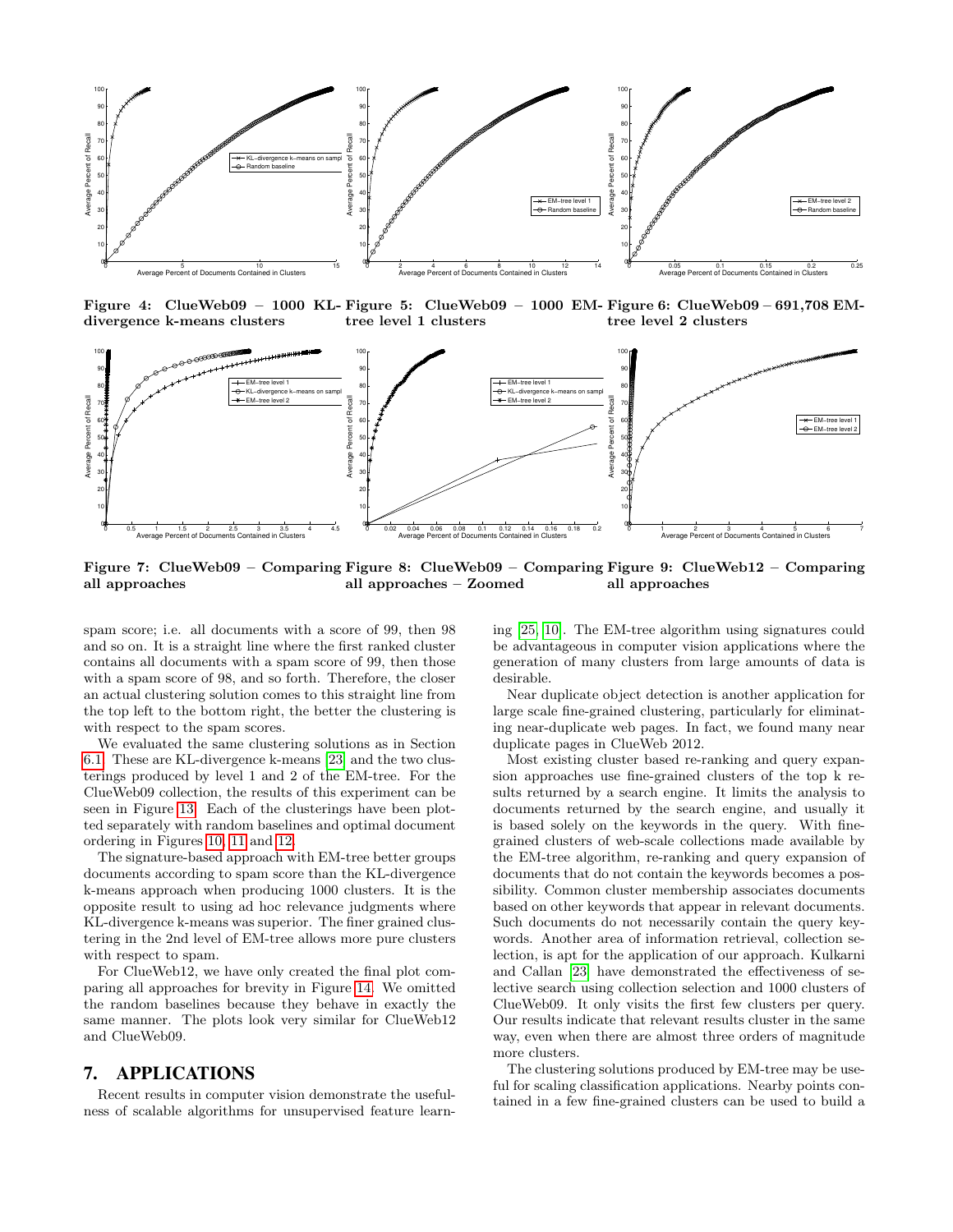

<span id="page-9-5"></span>Figure 10: ClueWeb09 – 1000 KL- Figure 11: ClueWeb09 – 1000 EM- Figure 12: ClueWeb09 – 691708 divergence k-means clusters tree level 1 clusters EM-tree level 2 clusters



<span id="page-9-4"></span>Figure 13: ClueWeb09 – Comparing Figure 14: ClueWeb12 – Comparing all approaches all approaches

classifier. Alternatively, clusterings can be used for classification directly.

Sub-document clustering is now a possibility for largescale document collections where splitting documents into fragments creates even more objects to cluster. It makes sense to split larger documents since such documents probably contain multiple sub-topics. However, splitting documents in web-scale collections certainly push it well beyond the capability of standard commodity hardware. However, with EM-tree it may be possible to consider such clustering of document fragments.

#### <span id="page-9-0"></span>8. CONCLUSION

In this paper, we presented solutions for two major problems in web-scale document clustering – scalable and efficient document clustering and evaluation of cluster validity where categorical labeling of collections is unavailable and unfeasible.

The proposed EM-tree algorithm can cluster hundreds of millions of documents into hundreds of thousands of clusters on a single 16 CPU core machine in under 24 hours. It is standard hardware available to organizations of all sizes. To the best of our knowledge, clustering on a single machine at this scale has not been reported in the literature. To the contrary, the few published attempts at this scale have used high-performance computing resources, well beyond reach of most organizations. These attempts were also on lower dimensional non-document data. For document clustering, this is far beyond any examples we have been able to find. The largest scale approach we could find sampled 500,000 <span id="page-9-8"></span><span id="page-9-7"></span><span id="page-9-6"></span>documents to produce 1,000 clusters. It then maps the 500 million documents onto these clusters [\[23\]](#page-10-0). The closest comparison we could find is a method that clusters the same order of magnitude of images into a similar order of magnitude of clusters using 2000 CPUs [\[27,](#page-10-14) [34\]](#page-10-15). However, this approach does not cluster documents that are sparse and high dimensional. Another approach parallelized k-means using 16,000 CPUs on a super computer to produce 1,000 clusters of 1 billion much lower dimensional weather data [\[4\]](#page-10-16).

We presented two novel evaluations using ad hoc relevance and spam classifications to assess the validity of clusters where no category labels are available. This evaluation demonstrated that the fine-grained clustering created by EM-tree led to higher quality clusters. Additionally, we expect this approach to clustering to be applicable to many different types of web scale data emerging from sources such as images, sound recordings, sensors, positioning systems, genome research, marketing data and many more fields.

- <span id="page-9-2"></span>9. REFERENCES<br>[1] D. Arthur and S. Vassilvitskii. k-means++: The advantages of careful seeding. In Proceedings of the eighteenth annual ACM-SIAM symposium on Discrete algorithms, pages 1027–1035. Society for Industrial and Applied Mathematics, 2007.
- <span id="page-9-1"></span>[2] Bahman Bahmani, Benjamin Moseley, Andrea Vattani, Ravi Kumar, and Sergei Vassilvitskii. Scalable k-means++. Proceedings of the VLDB Endowment, 5(7):622–633, 2012.
- <span id="page-9-3"></span>[3] E. Bingham and H. Mannila. Random projection in dimensionality reduction: applications to image and text data. In KDD 2001, pages 245–250. ACM, 2001.